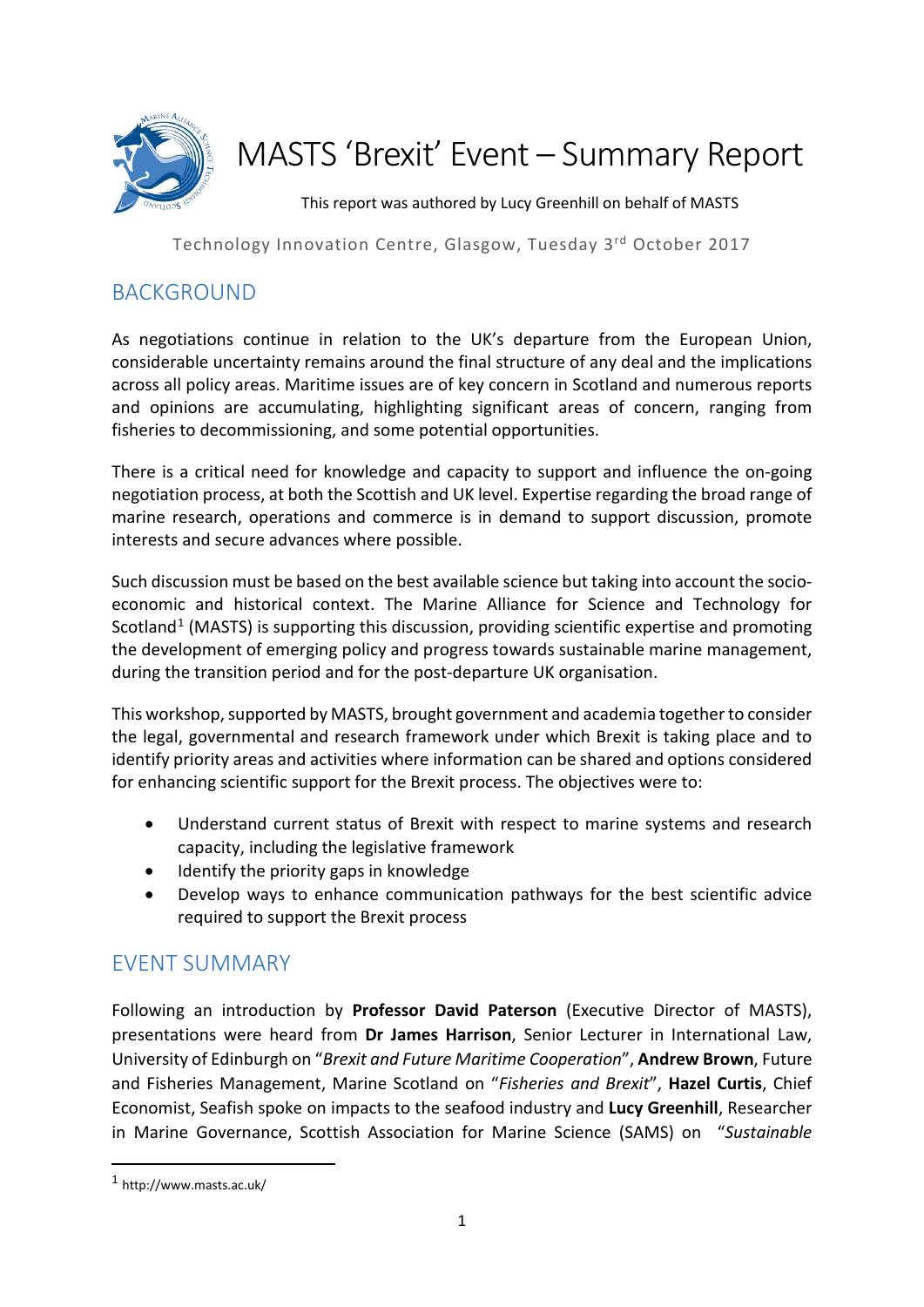*Development of Scotland's Seas: Securing Progress in Uncertain Times – Report of Sea Scotland 2017 Conference*".

Three working groups were established:

- Fisheries
- Marine Productivity (excluding fisheries)
- Good Environmental Status (GES)[2](#page-1-0).

Delegates were assigned to groups based on their experience and discussed the issues, knowledge needs and opportunities under three themes. Overarching recommendations are presented below, followed by specific analysis in relation to fisheries, marine productivity and GES. More specific recommendations were made in relation to fisheries, probably since it is a more discrete topic and a key priority in negotiations.

# RECOMMENDATIONS AND ACTIONS

The following ideas and opportunities were identified to support the BREXIT process with respect to marine systems and research capacity:

| <b>PROMOTING UK</b><br><b>AND SCOTTISH</b><br><b>INTERESTS</b>                       | Focus on Scotland & UK as a thriving maritime economy,<br>at the forefront of innovation, technology and<br>commercialisation<br>Promote recognition and strong provenance of Scottish<br>$\bullet$<br>produce e.g. seafood and tourism<br>Develop international mutual acceptance of regulations<br>$\bullet$<br>and standards, out with EU mechanisms<br>Take advantage of the wider pool to recruit from the best<br>$\bullet$<br>possible staff (including outside the EU)<br>Maintain and establish a good working relationship with<br>the EU |
|--------------------------------------------------------------------------------------|-----------------------------------------------------------------------------------------------------------------------------------------------------------------------------------------------------------------------------------------------------------------------------------------------------------------------------------------------------------------------------------------------------------------------------------------------------------------------------------------------------------------------------------------------------|
| <b>ENSURING</b><br><b>ONGOING</b><br><b>COLLABORATION</b><br><b>WITH EU PARTNERS</b> | Review current partnerships between UK / Scotland and<br>$\bullet$<br>EU partners and develop high level strategy (such as a<br>workshop/conference/papers) to influence the direction<br>of collaboration in relation to research and policy<br>Develop a funding mechanism to support UK academic<br>$\bullet$<br>engagement with <b>ICES</b><br>Create an integrated research framework across Scotland<br>and the UK of marine expertise (perhaps via MASTS)                                                                                    |

<span id="page-1-0"></span><sup>&</sup>lt;sup>2</sup> GES: Relating to the Marine Strategy Framework Directive (MSFD).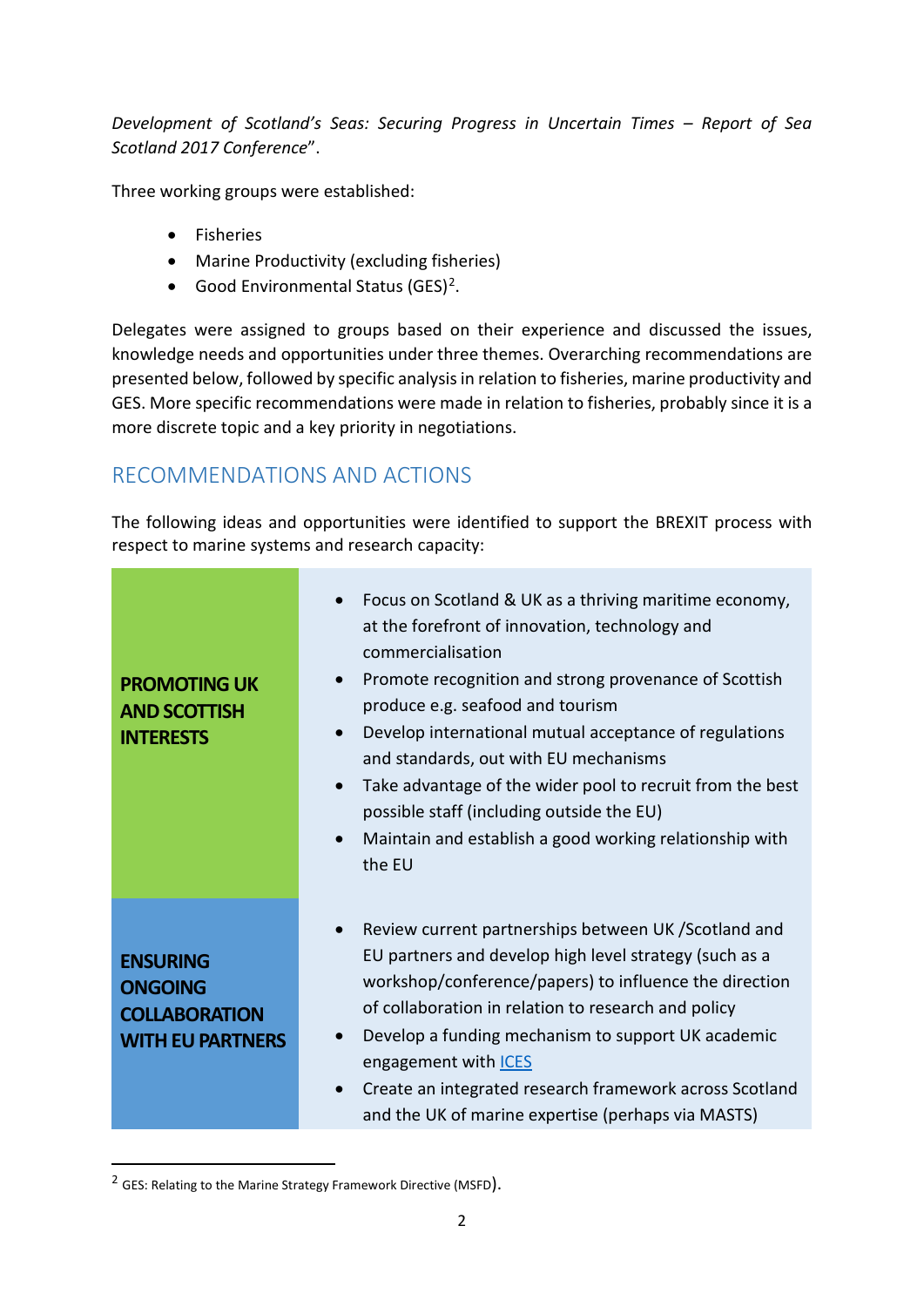- Implement a research and development funding programme for the North Sea to co-ordinate research across national boundaries, based on th[e BONUS](https://www.bonusportal.org/about_us) model which promotes and funds interdisciplinary science for sustainable development and ecosystem based management in the Baltic Sea.
- Implement mechanisms to support collaboration now, similar to the EU's [COST](http://www.cost.eu/) programme which funds actions to develop interdisciplinary research networks, to maintain and improve current international collaboration.
- Increase profile and influence of the UK within OSPAR, with the aim of leading on environmental policy.
- Establish a UK-wide agency to harmonise and integrate disparate pieces of legislation affecting the marine area, working closely with Scottish and UK Government departments.
- Focus on innovation in marine regulation, developing participatory, proportionate and robust legislation, including a world leading MSP system
- Within the UK, lobby government to raise profile on marine environmental related issues including under the blue growth agenda.
- Establish a pairing scheme to connect academics with government, by identifying national working groups in relation to Brexit which require academic input then pairing them with MASTS members.
- Establish a collaborative government/academia/industry marine advisory institute or body based on a group which pull in relevant experts for fixed periods and facilitate secondments between organisations, and which would:
	- o Produce position papers
	- o Identify science requirements
	- o Work on specific problems
- Establish a Scottish Government Academic Brexit Council to act as a conduit between Government and marine academic expertise.

#### **INFLUENCING GOVERNANCE**

**CONNECTING SCIENCE AND POLICY**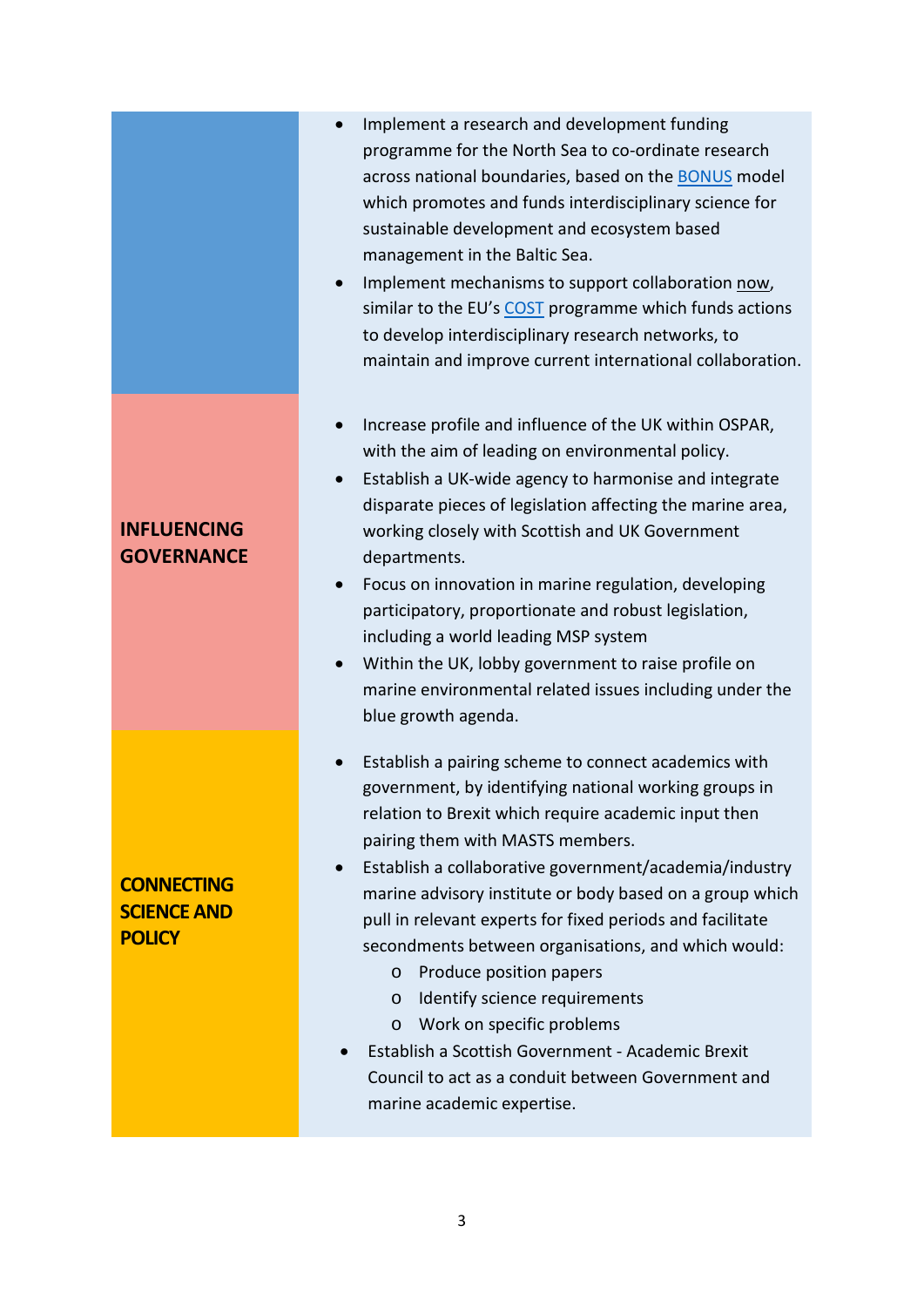| <b>SCIENCE NEEDS</b>                    | Strategic analysis of marine scientific requirements<br>Greater research on understanding of cumulative and in-<br>$\bullet$<br>combination effects on marine systems, plus better<br>communications, better science understanding.<br>Regular horizon scanning identifying emerging threats<br>$\bullet$<br>and the required scientific response.<br>Gap analysis of future training needs.                                                                                                                                                                                                                                                                                                                                                                                                                                                                                                                                       |
|-----------------------------------------|------------------------------------------------------------------------------------------------------------------------------------------------------------------------------------------------------------------------------------------------------------------------------------------------------------------------------------------------------------------------------------------------------------------------------------------------------------------------------------------------------------------------------------------------------------------------------------------------------------------------------------------------------------------------------------------------------------------------------------------------------------------------------------------------------------------------------------------------------------------------------------------------------------------------------------|
| <b>INFORMATION AND</b><br><b>DATA</b>   | Online marine Brexit resource<br>$\bullet$<br>Develop MOUs to make commercial data available (high<br>$\bullet$<br>priority) for integration in the Marine Atlas<br>Simplify but strengthen the UKMMAS (UK Marine<br>Monitoring and Assessment Strategy) process in the UK.<br>Create a co-ordinated data system linked to GIS to<br>$\bullet$<br>indicate what activities are occurring and their footprints<br>of effect.<br>Lobby for the development of an updated, UK-wide<br>$\bullet$<br>'Marine Atlas'.<br>Update the Marine Atlas including setting out the<br>$\bullet$<br>application challenges.<br>Progress from data collation to information generation<br>$\bullet$<br>with the Marine Atlas by holding regular 'hack-the-sea'<br>day to brainstorm the system and identify information<br>available and requirements.<br>Rationalise monitoring and data collection across<br>different legislative requirements. |
| <b>EDUCATION AND</b><br><b>OUTREACH</b> | Public campaign 'Your Sea' to raise awareness of the<br>value of the sea for the public, by setting out what each<br>taxpayer gets from the sea and marine commerce.<br>Identify public engagement "stars" and promote media<br>exposure of marine issues                                                                                                                                                                                                                                                                                                                                                                                                                                                                                                                                                                                                                                                                          |

# FISHERIES – SCIENCE AND KNOWLEDGE NEEDS

Although the post-Brexit situation will be complex and require trans-national negotiation, the current UK government goal is a situation where the Common Fisheries Policy (CFP) no longer applies to the UK, and how this applies to devolved authorities is in question. Where there is potential to influence new fisheries management, there is a critical need for supporting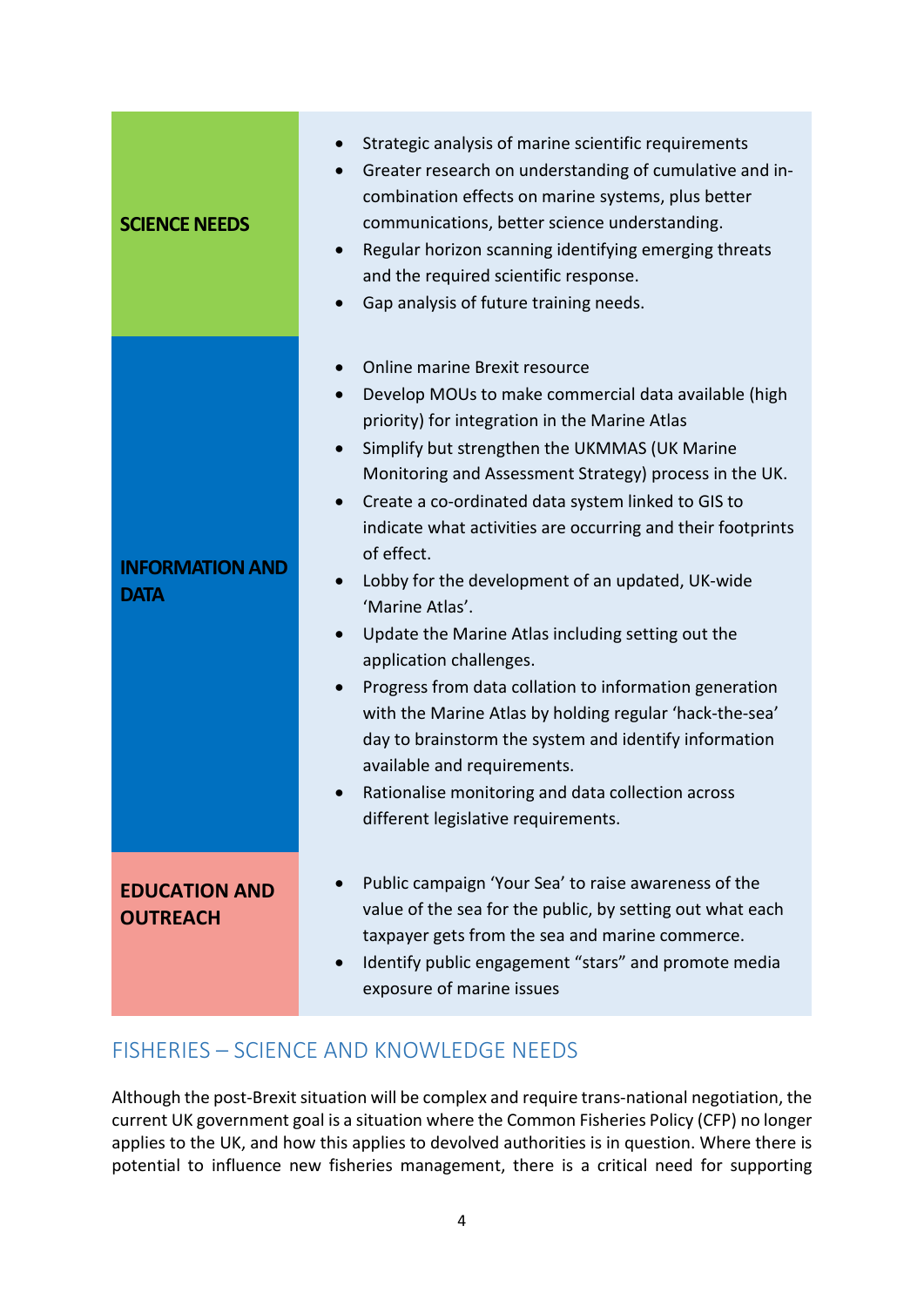science to inform new policy decisions for governing fisheries. Such governance will need to be 'fit for purpose' and enable an ecosystem approach while satisfying market place accountability. Policy and regulatory instruments need to be flexible to respond more quickly to new scientific advice. It is relevant, however, to consider to what extent these knowledge needs are necessary in any case, to inform improved fisheries management, and whether there are needs related specifically to Brexit.

The UK has many strengths in relation to fisheries research, including extensive peerreviewed science, leadership and contribution to long-standing international data sets such as the International Bottom Trawl Survey (IBTS), considerable scientific expertise across the UK, including natural and social sciences and a long-standing history of good collaboration with industry. Overall we have a strong international reputation and are recognised as leaders in the field, which provides a strong basis for on-going discussions.

However, data on fish and fisheries is often difficult to obtain and there are a number of weaknesses. There is a lack of spatial and temporal resolution, particularly for small-scale fisheries, data gaps in fish stock assessments and a need for more social data related to workers. Data is essential to inform "ecosystem-based management" (EBM) and related "marine spatial planning" (MSP) and much more could be acquired through efficient utilisation of existing platforms and better integration with industry, but there are costs involved and we need to consider how this might be funded. EBM and MSP both require greater emphasis on inter-disciplinary science, relating natural and social fields.

There is also the risk that data collection might be compromised where it is currently dependent on collective resources and co-operation with EU countries, and we need to consider the implications of no longer being part of the EU's Data Collection Framework [\(DCF\)](https://datacollection.jrc.ec.europa.eu/) (for the collection, management and use of data in the fisheries sector and support for scientific advice regarding the CFP). The loss of connection at EU level may also lead to possible loss of 'best practice' links, with a consequent need to focus on non-EU states.

The following actions were recommended in relation to fisheries:

|                   | Better align science/policy/industry and focus on delivering<br>$\bullet$<br>the agreed vision for Scottish fisheries<br>• Develop strong legislative and policy frameworks to enable<br>the achievement of such a vision, based on international |
|-------------------|---------------------------------------------------------------------------------------------------------------------------------------------------------------------------------------------------------------------------------------------------|
| <b>FISHERIES</b>  | instruments and best practices (e.g. Ecosystem Approach to<br>Fisheries (EAF).                                                                                                                                                                    |
| <b>MANAGEMENT</b> | • Highlight the role of Marine Spatial Planning (MSP) in enabling<br>an ecosystem approach, integrating fisheries as a sector, with<br>understanding of interactions with other sectors and the<br>environment.                                   |
|                   | • A UK version of the EU joint research centre "Science,<br>Technical and Economic committee for fisheries" (STECF) to                                                                                                                            |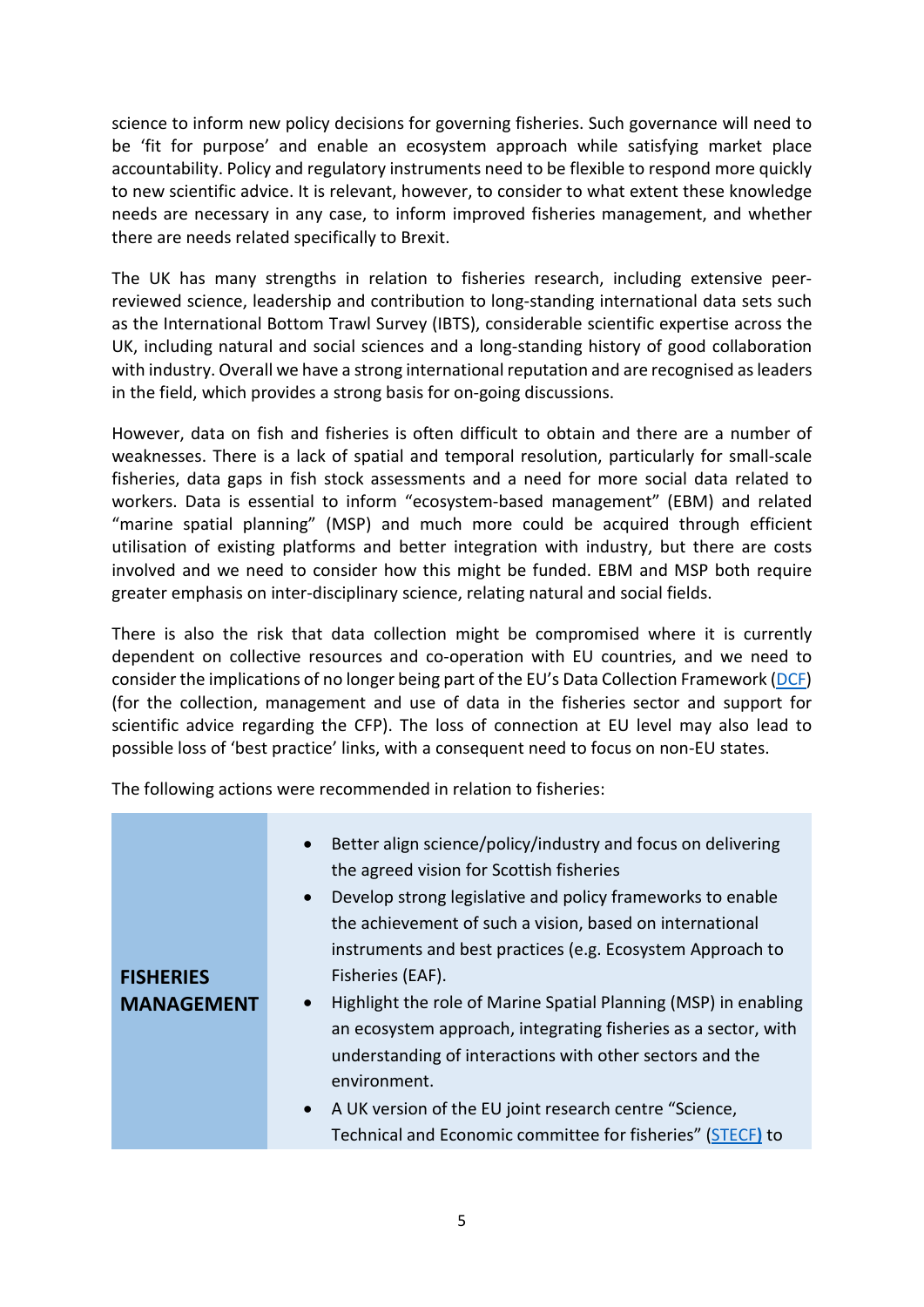|                                                   | advise all devolved authorities including the Isle of Man on<br>fisheries matters.<br>Fully comprehensive vessel operation monitoring and<br>$\bullet$<br>reporting systems for all vessels, including inshore vessels.<br>Regular assessment of outcomes of fisheries management<br>$\bullet$<br>which identifies accountability.<br>Begin discussion on 'resource rent' as a management<br>$\bullet$<br>approach.                                                                                                                                                                                                                                                                                                                                                                          |
|---------------------------------------------------|----------------------------------------------------------------------------------------------------------------------------------------------------------------------------------------------------------------------------------------------------------------------------------------------------------------------------------------------------------------------------------------------------------------------------------------------------------------------------------------------------------------------------------------------------------------------------------------------------------------------------------------------------------------------------------------------------------------------------------------------------------------------------------------------|
| <b>INNOVATION</b><br><b>AND FUNDING</b>           | Develop a strategic plan for marine science to support<br>$\bullet$<br>fisheries, with clear prioritisation of research needs.<br>Establish a common funding regime to strategically assign all<br>$\bullet$<br>available resources across the science community to address<br>agreed priorities.<br>Ensure flexible approaches to funding and resourcing fisheries<br>$\bullet$<br>R&D, including combining marketing/commercialisation<br>strategies to fund marine science and identifying<br>opportunities for formal collaboration between industry<br>groups and academia.<br>Identify international partners of choice for fisheries R&D<br>$\bullet$<br>expertise, with a northern focus with activity based in<br>Scotland.                                                         |
| <b>SCIENCE</b><br><b>NEEDS</b>                    | Prevailing condition and modelling of the natural ocean<br>environment.<br>Prioritise fundamental information for forecasting and<br>demonstrating healthy fish stocks.<br>More reactive intra annual data to inform fishing regulations.<br>$\bullet$<br>Improved international understanding on climate change<br>$\bullet$<br>impacts on fisheries (from the supply and demand side) and<br>integrating this knowledge into management.<br>Focus on R&D since there is potential for greater freedom to<br>innovate in relation to fisheries techniques, including<br>technological developments in catching and implementation.<br>Social science to address social and community implications of<br>$\bullet$<br>sector development, including to understand impacts on<br>livelihoods. |
| <b>EDUCATION</b><br><b>AND</b><br><b>OUTREACH</b> | Educate fishers to ensure understanding of the rationale<br>behind management decisions.                                                                                                                                                                                                                                                                                                                                                                                                                                                                                                                                                                                                                                                                                                     |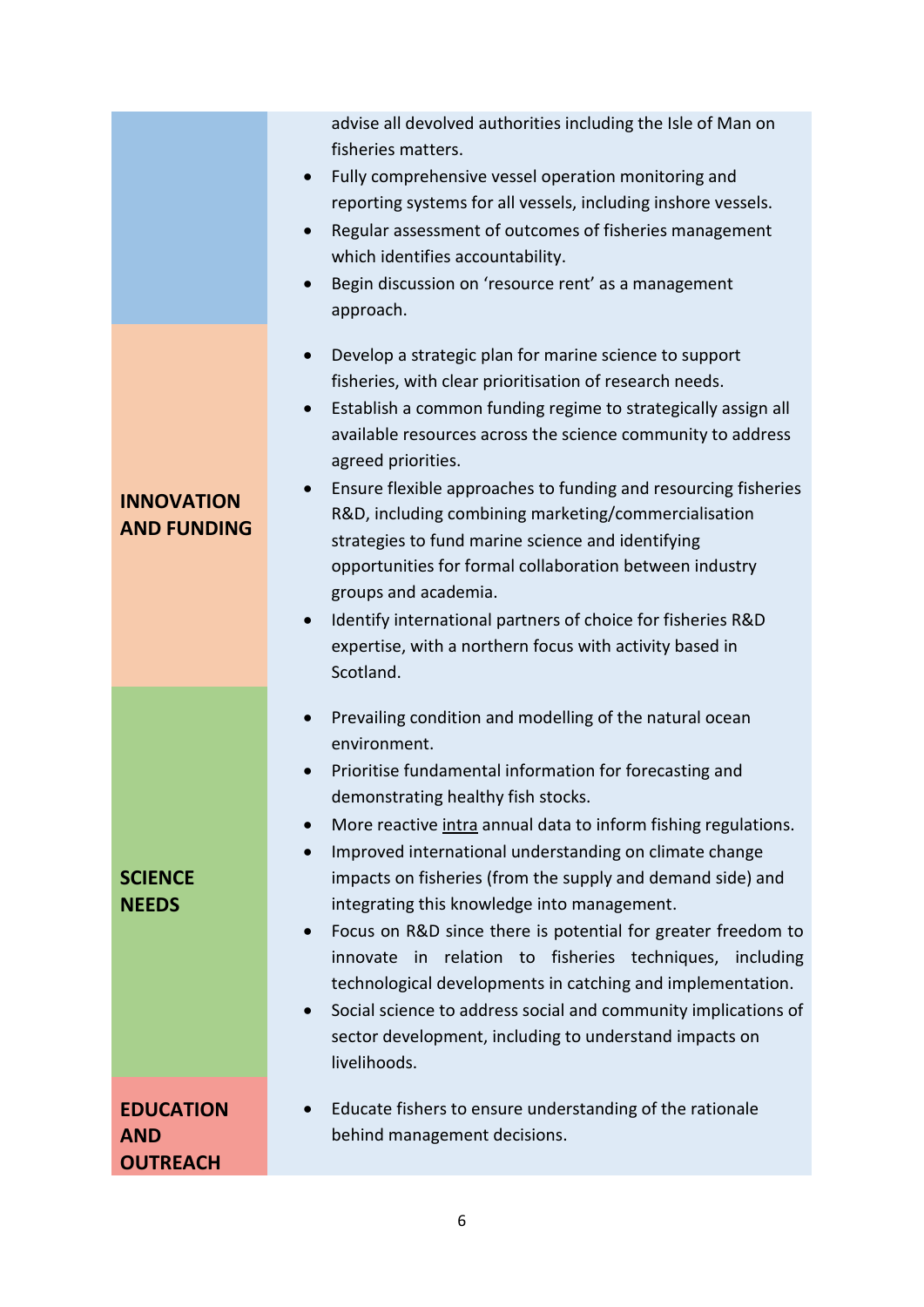| • Train the academics – promote knowledge exchange and<br>better relationships between science, industry and policy.<br>Collaboration with education bodies to formalise training of<br>$\bullet$<br>fishers.<br>• Cultural changes in UK relationships with seafood. Enjoy more<br>the wide diversity of Scottish seafood responsibly! |
|-----------------------------------------------------------------------------------------------------------------------------------------------------------------------------------------------------------------------------------------------------------------------------------------------------------------------------------------|
|                                                                                                                                                                                                                                                                                                                                         |
| Public awareness raising to develop pressure from consumers<br>$\bullet$                                                                                                                                                                                                                                                                |

## PRODUCTIVITY - SCIENCE AND KNOWLEDGE NEEDS

Productivity here refers to maritime industries excluding fisheries, i.e. oil & gas (including decommissioning and carbon capture and storage), renewable energy, transport, waste, defence, communications, telecommunications, aquaculture, aggregates, tourism, and shipping.

The overall vision post-Brexit is to ensure that Scotland and the UK has a thriving maritime economy, maintaining or increasing our position as a leader in these areas, with a good working relationship with the EU and accepting environmental responsibility. Taking advantage of a new focus outside of the EU requires creating a greater global presence and representation of UK interests, and could provide the opportunity to recruit from a wider pool. Focus is on positioning the UK at the forefront of innovation technology, but also with the capacity for commercialisation.

Outside of the EU, focussing on trade, there could be effort on increasing exports, including exporting energy, particularly renewable energy (offshore wind). Increased brand recognition for UK / Scottish products would maintain or increase the value of exports. Attracting inward investment will be critical.

In terms of legislation, there will need to be mutual recognition between UK and EU countries of standards and regulations. As is essential for sustainable management of a multi-sectoral maritime economy, the UK could lead new innovation in marine regulation, to be userfriendly, proportionate and robust, as a world leading regulatory system.

As a maritime nation, the UK has a strong established institutional knowledge base particularly in the oil and gas sector, with world-leading capacity across marine technology, marine safety and other skills associated with maritime affairs. Our activities offshore, coupled with a stringent regulatory framework has driven scientific effort hence our current understanding of the marine environment and the impacts of human activities is advanced.

However, it was noted that dialogue and co-operation between sectors is currently limited, with industries traditionally regulated separately. This contributes to the challenges in understanding and managing the cumulative social and ecological effects of different activities. Legislative gaps exist around emerging sectors such as seabed mining, autonomous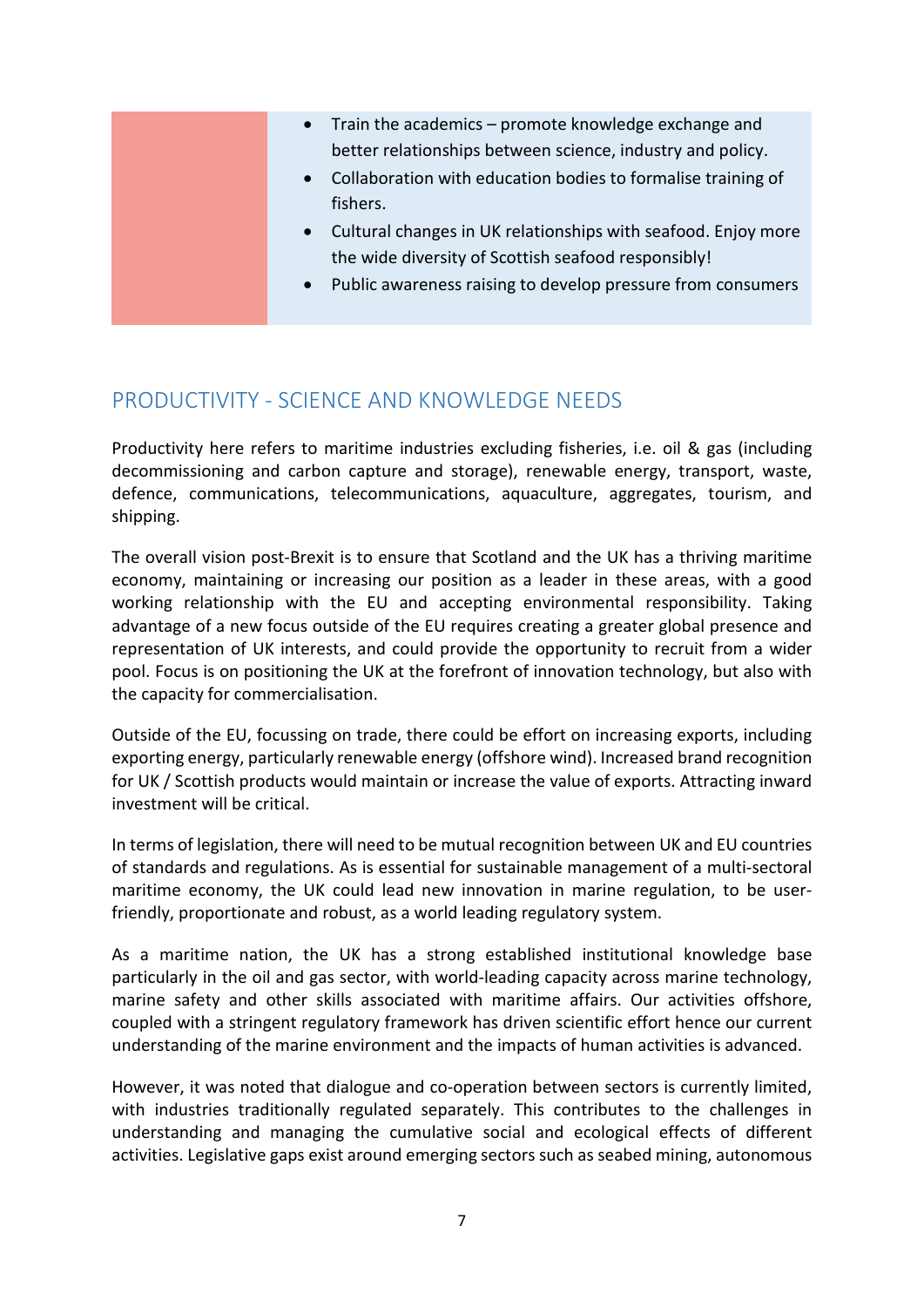ships and to drive progress towards clean shipping, with new policy and management approaches needed to integrate these.

There are notable challenges in relation to public perception of certain industries (such as aquaculture and oil and gas) which need to be addressed. This may also be related to the difficulties in recruiting into maritime sectors, particularly in terms of securing greater proportion of women. Developing capacity around skills, standardisation of vocational programmes and monitoring of progress in this area is key.

Within maritime sectors, the UK is less strong in relation to manufacturing, hence there is a need to focus on the commercialisation of R&D to promote moving from innovation to competitive production.

Key concerns raised in relation to this broad range of activities included:

- The impact of leaving the EU on standards and how this relates to and affects trade.
- The technological developments and digitisation of trade and the need to maintain position / influence in this, as well as potential changes to trade routes and the resulting impacts.
- Progress in particular areas such as de-carbonisation of shipping may be compromised within the UK.
- There are also likely implications for the developing progress towards integration of ecological concerns into policy and planning for maritime activities.
- Free movement of people is a key concern across most sectors, as is access to funding
- Opportunities were identified in relation to provenance / accreditation which it may be possible to develop, for instance in relation to tourism and produce / exports such as seafood)

# GOOD ENVIRONMENTAL STATUS (GES)

Progress towards GES by 2020 under the requirements of the Marine Strategy Framework Directive (MSFD) represents an area of work to deliver ecosystem-based management to ensure sustainable use of marine goods and services. Given the UK commitment to the overarching goals of the MSFD and the work towards the scientific demands in meeting its requirements, it was considered a key framework for assessing the role of science in addressing maritime issues in the context of Brexit.

The UK has a strong scientific basis across a wide range of indicators of GES, based on high quality extensive historical data sets. This includes Scottish Government's Marine Atlas which provides a useful framework for understanding progress towards GES, particularly if it were to be integrated further across the UK.

Using this scientific basis, there is a strong track record of the UK influencing policy development in this area. However, there is a need for wider participation of academic experts and committing to the long-term funding of supporting science linked to GES. There are also problems in relation to balance- the allocation of funding to 'blue sky' as opposed to applied science, and how to fund next generation technologies. Access to data is a further identified weakness, and this could be addressed by a legislative framework which requires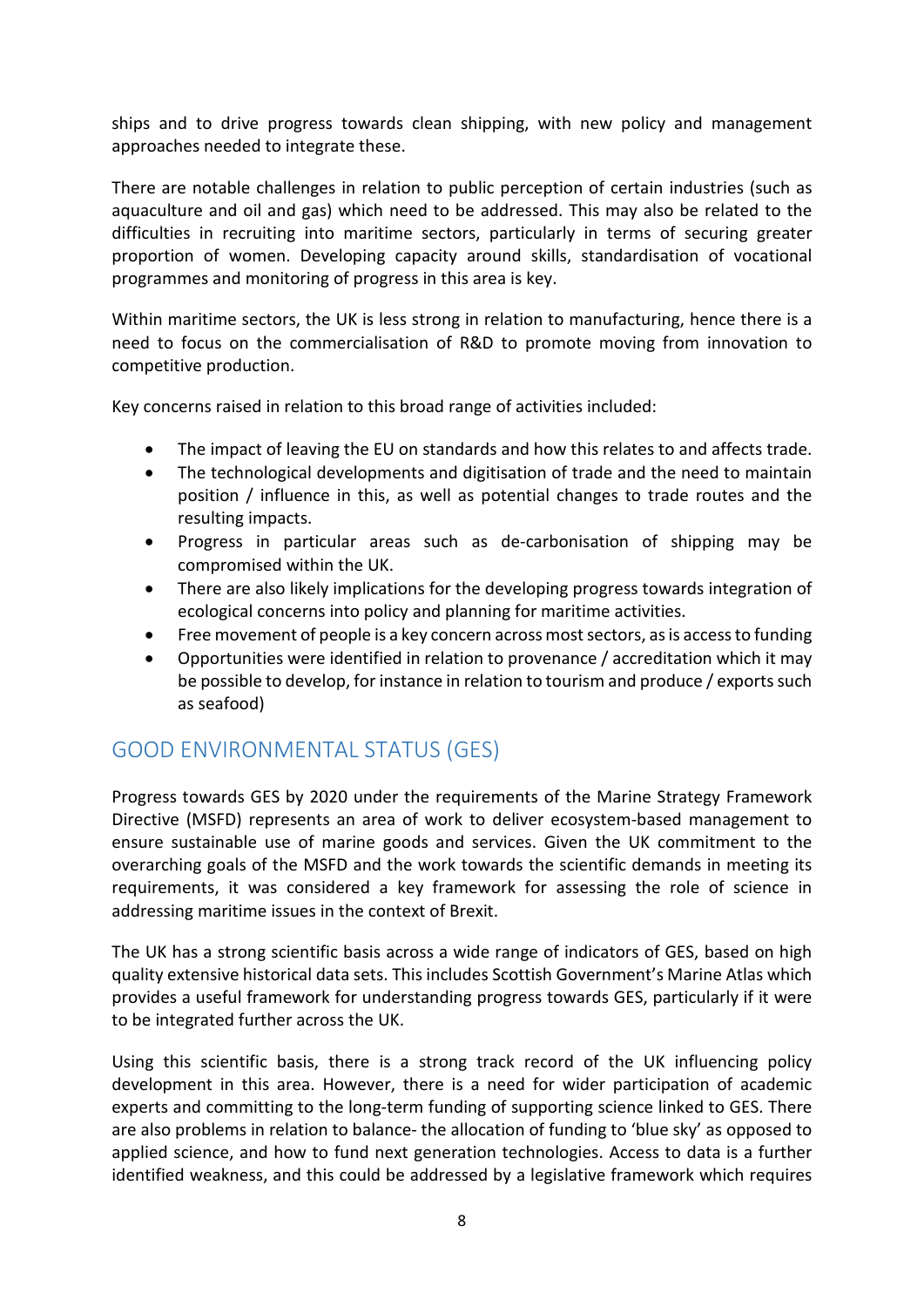commercial data to be made available. It was noted that it would be important to establish or task a UK-wide authority responsible for delivery of sustainable development (and GES) across the full range of maritime activities.

Raising the profile of marine issues is essential and public awareness could be increased through re-valuation of the marine environment and highlighting its value to society. This should include developments in education both in the public and private sectors with targeted incentives for academic and industry participation.

| <b>PROMOTING UK</b><br><b>AND SCOTTISH</b><br><b>INTERESTS</b> | OSPAR will play a greater role in marine resources<br>management after Brexit, as an axis for harmonisation of<br>policies and regulations across countries using the North-<br>East Atlantic. This will become a key forum to promote<br>Scottish and UK interests.                                                                                                                                                                                                                                                                                                                                                                 |
|----------------------------------------------------------------|--------------------------------------------------------------------------------------------------------------------------------------------------------------------------------------------------------------------------------------------------------------------------------------------------------------------------------------------------------------------------------------------------------------------------------------------------------------------------------------------------------------------------------------------------------------------------------------------------------------------------------------|
| <b>HARMONISATION</b><br><b>OPPORTUNITIES</b>                   | The vacuum created by the withdrawal from EU<br>commitments provides the opportunity to rationalise<br>regulations and policies and unify GES science,<br>management and advice in one competent authority<br>(e.g., DG Marine).                                                                                                                                                                                                                                                                                                                                                                                                     |
| <b>A PUBLIC-PRIVATE-</b><br><b>SCIENCE new deal</b>            | We need to augment and accelerate the integration of<br>data obtained from all stakeholders. The Marine Atlas<br>has proven the added value of such integration<br>processes. We must now work on IP challenges to unlock<br>data from the private sector. This is needed to (i) develop<br>new and innovative approaches to manage the increase<br>diversity of marine activities driven by the Blue Growth<br>strategy; (ii) decrease management uncertainties and<br>therefore decreasing investment risks; (iii) ease the<br>monitoring and reporting process; (iv) increase our<br>forecasting abilities for better governance. |
| <b>SCIENCE NEEDS</b>                                           | We need a unified definition of GES. A clear vision on GES<br>will increase our planning capacities to further build on<br>Scotland's world-leading expertise. This will allow us to<br>retain our world-leading advantages in R&D - and the IP<br>generation associated with it which benefits to all in<br>Scotland. This will allow us to have clear horizon scanning<br>ambition to harness emerging technologies and                                                                                                                                                                                                            |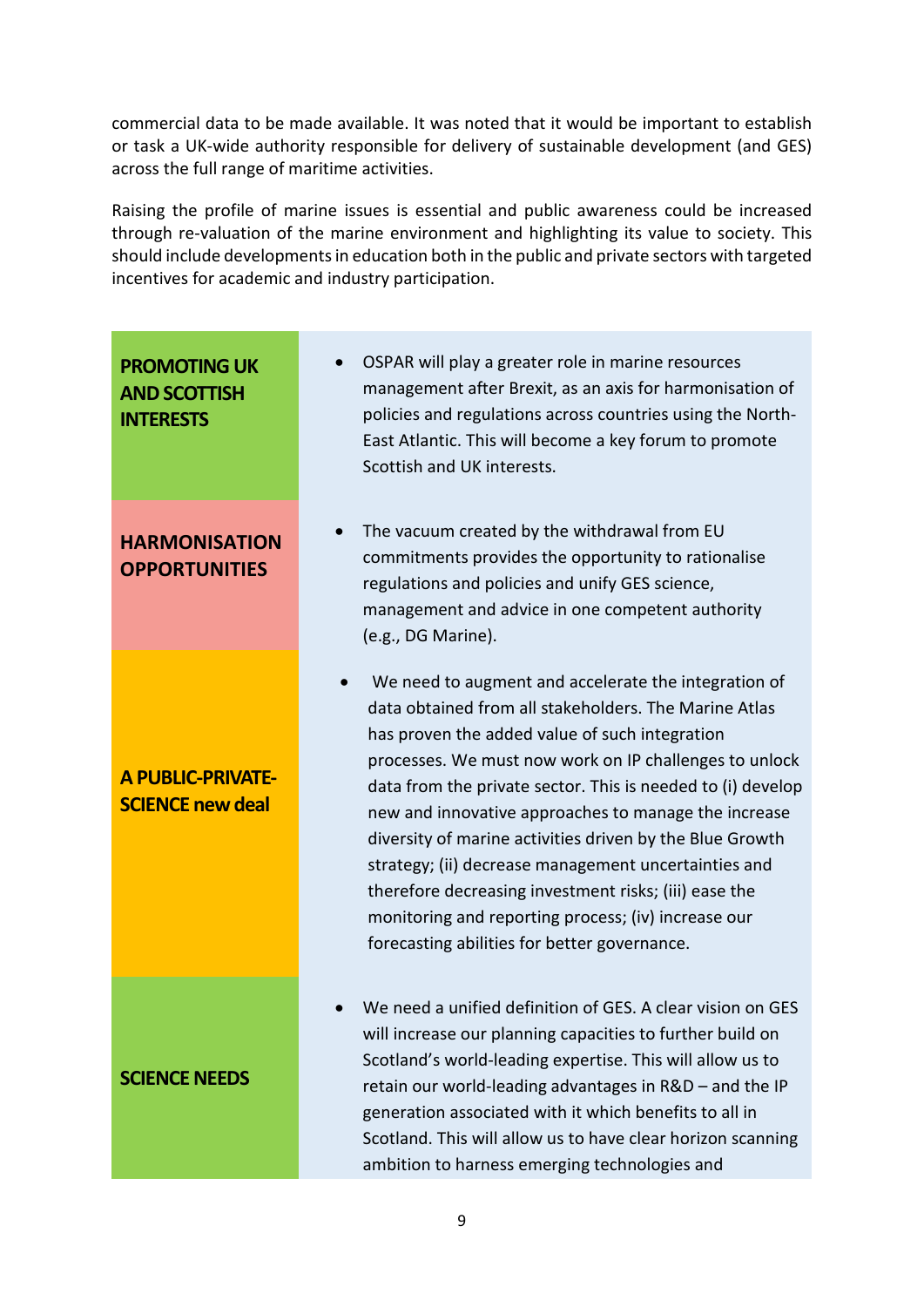### **EDUCATION AND OUTREACH**

knowledge and maintain our world-leading educational advantage.

• The Scottish public remains largely unaware of the value of its marine environment. The views of marine assets are still very much focussed on classical industries. Developing a new narrative around GES and the services marine assets provide when in GES (e.g., emerging profitable topics such as recreation, cultural values, tourism, and health benefits) is essential to fully involve the public in sustainable management. We must make more of new technologies to bring the marine environment closer to all our citizens.

# NEXT STEPS

This workshop brought government and academia together and created a new and high level platform for exchange and to that extent the workshop has already been successful. Among the participant and groups there were some area of agreement in terms of acute requirements and some identifying longer-term requirement.

Acute requirements:

- Availability of data in support of policy development
- Identify funding to support data acquisition, collation and presentation
- Improve communications among disparate groups
- Inform and educate populace on crucial issues
- Establish a "Scottish Government Academic" Brexit relations group

Longer-term issues:

- Free movement of people and access to funding
- Creation of new advisory bodies (cf STFC with wider marine remit )
- Examine opportunities for better governance (MSP, EBM)

Based on this report, validated by workshop participants, interested parties from the subgroups will be invited to prepare a short "Action Plan" to be provide to Scottish Government. This will be discussed and developed at the next MASTS Annual Science Meeting in October 2018.